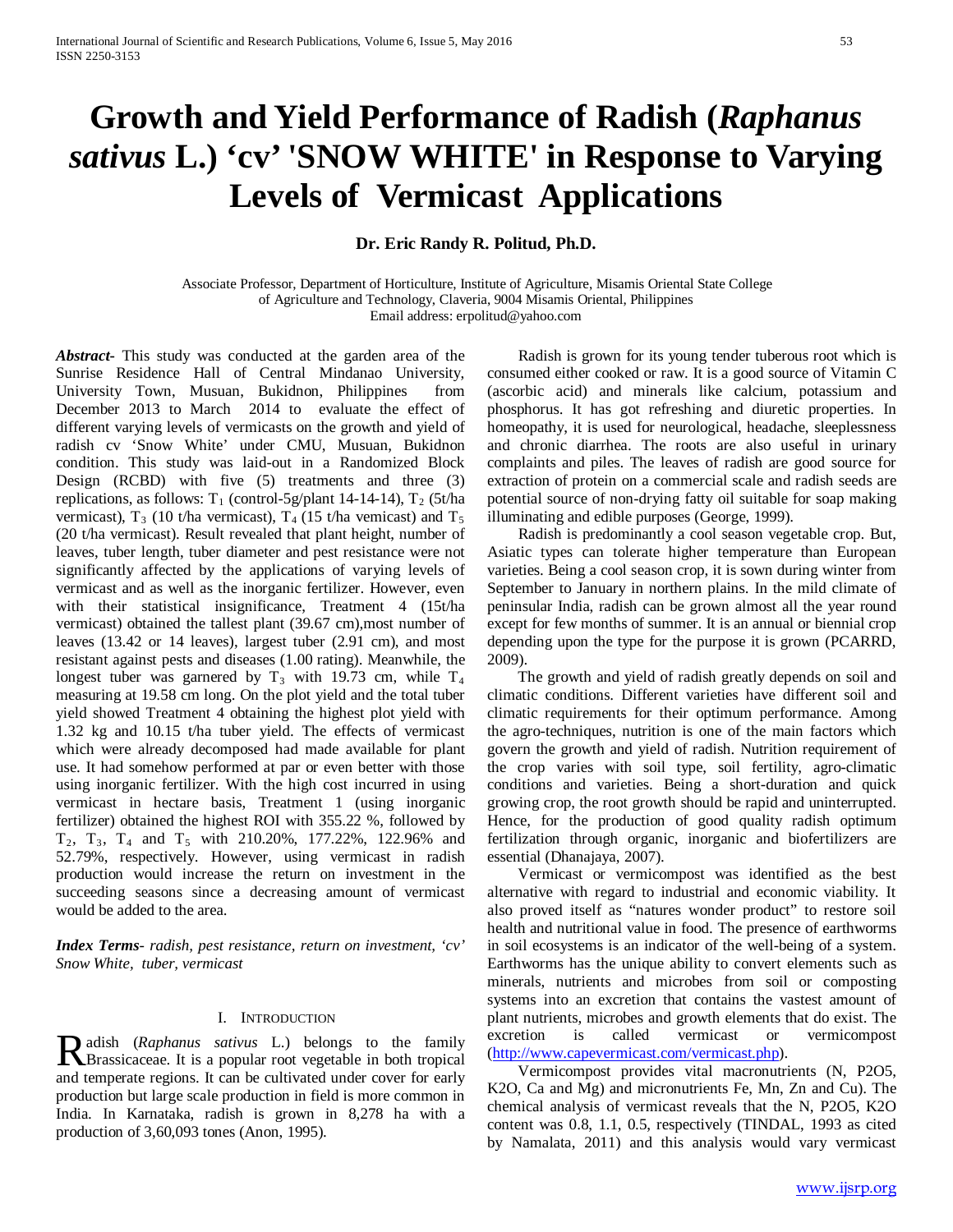sources depending upon on the materials used in vermicomposting.

 The problem of high cost of chemical fertilizers fully meet out nutrient requirement of crop by single source therefore integrated nutrient management such as organic matters like farmyard manure, vermicast, poultry manure and biofertilizer uses has become necessary.

 Thus, this study was conducted to evaluate the effect of different varying levels of vermicasts on the growth and yield of radish cv 'Snow White' under CMU, Musuan, Bukidnon condition. Specifically, it aimed to determine the horticultural parameters as affected by inorganic fertilizer and varying levels of vermicast applications, to determine the yield and its components; and to compare its cost and return analysis.

## II. MATERIALS AND METHODS

 This study was conducted at the garden area of Sunrise Residence Hall (Graduate Dormitory) of Central Mindanao University, Musuan, Maramag, Bukidnon from December 2013 to March 2014.

 The different materials used in this study were bolos, garden soils, seeds of radish, bamboo stick, plastic twines, petiel pens, ruler, calculator, sheets of paper, weighing balance, 14-14-14 and vermicast fertilizers.

 This study was laid-out using a Randomized Complete Block Design (RCBD) with five (5) treatments and three (3) replications. The different treatments are as follows:  $T_1$ 

Control (6 t/ha or 5 grams/hill, 14-14-14),  $T_2$  -5 t/ha vermicast,  $T_3$  -10 t/ha vermicast,  $T_4$  -15 t/ha vermicast, and  $T_5$ -20 t/ha vermicast.

 The study utilized 4.5m wide x 5.5 m long (25.75 sq.m.) to accommodate fifteen (15) plots with a dimension of 0.6 m x 0.6 m. each. Each plot was sown with at least 3 seeds per hill with 4 hills per treatment combination equidistantly sown from each other. All the plots were laid-out in 3 blocks with 5 treatments within blocks. The distance of plots within blocks was 25 cm., while between blocks was 50 cm. The whole experimental area was enclosed with plastic twines.

 Soil samples were collected from the bulk of the media used for the study for soil analysis such pH, N, P, K and organic matter before the conduct of the study.

The experimental area was cleaned. Fifteen (15) plots were

prepared for the study. Each plot was placed in accordance with the lay-out of the study. The distance of pots within blocks was 25 cm., while between blocks is 50cm. The whole experimental area was, then, enclosed with plastic twines.

 Three to five seeds were sown in each hill, with four hills per plot. Thinning was done as soon as seedlings were already established in the area bearing at least 3 leaves. Three seedlings were maintained throughout the study.

 Different levels of vermicast were applied directly incorporating with soil before planting with Treatment  $1 - 5$ g/seed; Treatment 2, 5 t/ha; Treatment 3, 10 t/ha; Treatment 4, 15 t/ha; and Treatment 5, 20 t/ha. If rainfall was not regular, sufficient irrigation was applied to maintain a continuous supply of moisture throughout the root zone. Sprinkler was used for irrigation.

 Removal of weeds from the area was done along with cultivation to facilitate proper aeration and growth of experimental area. Labeling on the experimental plots on treatment combinations was done before planting.

 Cultural control methods including cultivation and hand weeding were used to prevent the occurrence of pests and diseases. No pesticide was used during the conduct of the study. Harvesting was done at  $40 - 45$  days from sowing.

 Among the data gathered were the plant height, number of leaves, resistance to insect pests and diseases, length and diameter of tubers, tuber yield and cost and return analysis.

 The analysis of variance (ANOVA) in Randomized Complete Block Design (RCBD) was used to determine the level of significance. The Tukey Test was used to test significance differences among treatment means (Silva, 2009).

## III. RESULTS AND DISCUSSION

 *Plant height and number of leaves*. The mean plant height and number of leaves of radish 'cv' Snow White in response to varying levels of vermicast applications are presented in Table 1. Statistical analysis revealed that there were no significant differences observed among treatment means of both parameters.

 However, for plant height, it was observed that Treatment 4 (15t/ha of vermicast) obtained the tallest height with 39.67 cm. The shortest was garnered by those plants in Treatment 2 being fertilized with 5t/ha vermicast.

 For the number of leaves, it showed that radish in Treatment 4 (15 t/ha vermicast) obtained the most with 13.42 or 14 leaves per plant. The fewest was garnered by those fertilized with 10 t/ha (T3) with 11.125 or 12. However, their differences were not that statistically far from the rest of the treatments.

 Though statistically insignificant, it was revealed that as the higher the amount of vermicast at the interval of 5 t/ha being applied to radish plants, the respective heights of plants likewise increased. Depending upon the substrates used for vermicomposting for the African Night Crawler worms in CMU, the vermicats usually consist of various macro and microelements essential for plant growth, in increasing plant heights (PUVEP, 2008). It has biologically active and abundant beneficial bacteria, enzymes and nutrients. By incorporating vermicast into crop or plant growth production, it can significantly increase yields and has also shown diseasesuppressive qualities

[\(http://www.earthworm.co.za/nutricast/nutricast-information/\)](http://www.earthworm.co.za/nutricast/nutricast-information/).

 Based on the data, plants fertilized with vermicast obtained higher heights and even more number of leaves as compared with those fertilized by inorganic fertilizer. At 30 t/ha vermicompost plus 200 kg N per ha recorded the highest plant heights and number of leaves were seen in onions (Namalata, 20011). This means that vermicast fertilizer can still be at par or even performed better than those inorganic ones.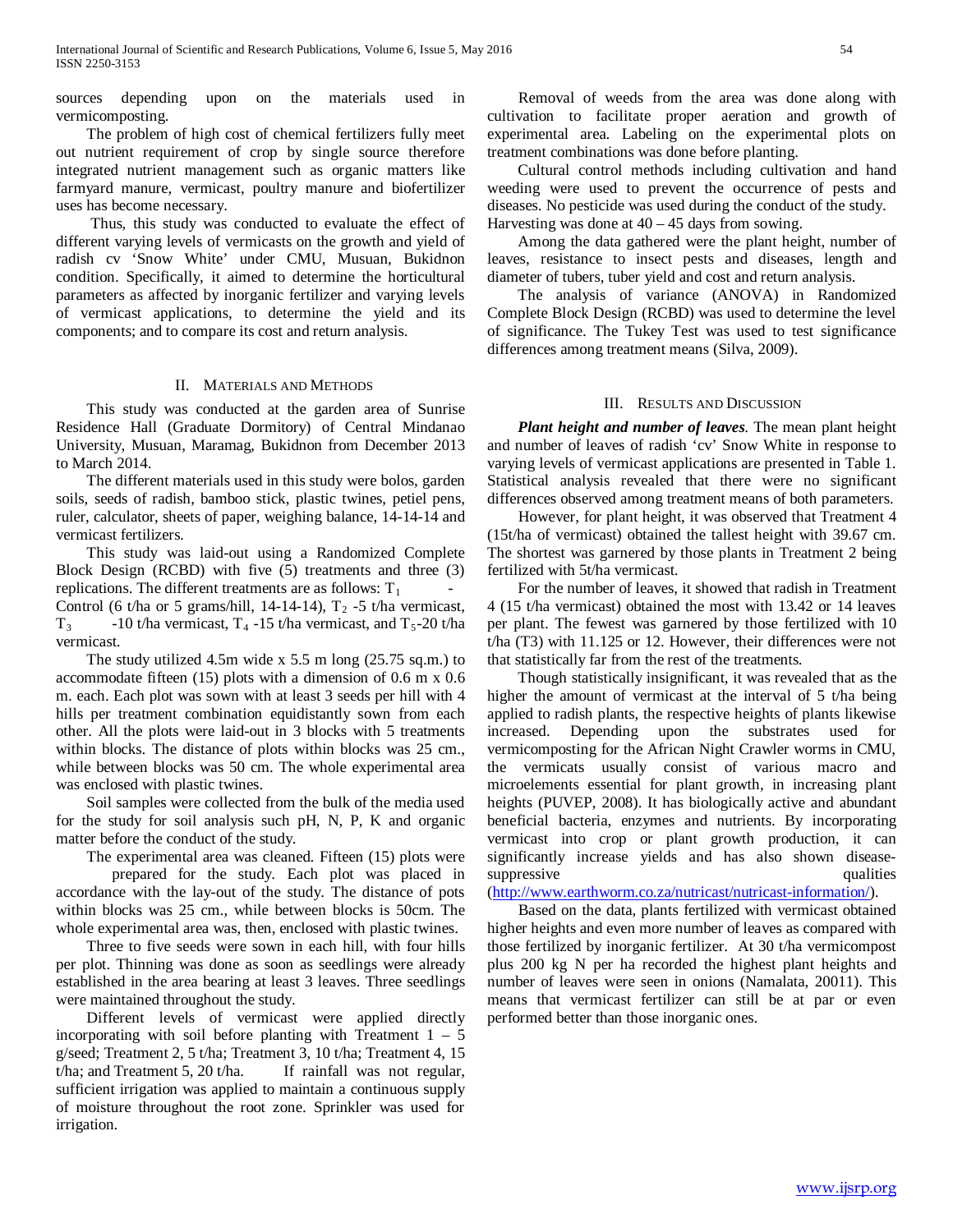| <b>Treatments</b>                   | Mean   | Mean Number |  |
|-------------------------------------|--------|-------------|--|
|                                     | Height | of Leaves   |  |
| T1- (Control -5t/ha 14-14-14)       | 37.22  | 12.25       |  |
| $T2 - (5t/ha$ vermicast)            | 36.86  | 12.63       |  |
| T <sub>3</sub> - (10t/ha vermicast) | 38.83  | 11.25       |  |
| T4 - (15t/ha vermicast)             | 39.67  | 13.42       |  |
| T5 - (20t/ha vermicast)             | 39.28  | 12.29       |  |
| $C.V.$ $(\%)$                       | 13.02  | 10.51       |  |
| F-test                              | n.s.   | n.s.        |  |

# **Table 1. Mean height (cm) and number of leaves of radish 'cv' Snow White in response to varying levels of vermicast applications**

 *Length and diameter of tubers.* Statistical analysis showed that the mean length and diameter of tubers of radish 'cv' Snow White were not significantly influenced by the varying levels of vermicast as well as the inorganic fertilizer (Table 2).

 The longest tuber was obtained by those radishes fertilized with 10 t/ha vermicast  $(T_3)$  with 19.73 cm. and was not significantly far from the rest of the treatments. The shortest tuber was obtained in Treatment 1 (control) with 16.86 cm. For the mean diameter, the largest tuber was garnered by those fertilized with 15 t/ha vermicast with 2.91 cm, while the smallest was in Treatment 1 (control) with 2.08 cm.

 It seems that the sizes of the tubers fertilized with organic fertilizers (vermicast) and inorganic one (14-14-14) had more or less did not vary from each other. This means that as per values, radishes have better responses as compared with those fertilized by inorganic ones. Though, they were not that statistically far from each other. As the amount of vermicast applications increased, the lengths and diameters of radish tubers likewise increased even at 5 t/ha intervals, though statistically insignificant (Cabaraban, 2012).

# **Table 2. Mean length (cm) and diameter (cm) of radish 'cv' Snow White in response to varying levels of vermicast applications**

| <b>Treatments</b>                   | Mean   | Mean     |  |
|-------------------------------------|--------|----------|--|
|                                     | Length | Diameter |  |
| T1- (Control -5t/ha 14-14-14)       | 16.86  | 2.08     |  |
| $T2 - (5t/ha$ vermicast)            | 18.10  | 2.39     |  |
| T <sub>3</sub> - (10t/ha vermicast) | 19.73  | 2.37     |  |
| T4 - (15t/ha vermicast)             | 19.58  | 2.91     |  |
| T5 - (20t/ha vermicast)             | 18.99  | 2.31     |  |
| c.v. $(\% )$                        | 21.20  | 18.83    |  |
| F-test                              | n.s.   | n.s.     |  |

 *Resistance to insect pests and diseases.* Table 3 presents the mean resistance rating to insect pests and diseases of radish. Statistical analysis revealed no significant differences observed among treatment means regardless of the application of the varying levels of vermicast and inorganic fertilizer. However, Treatment 4 (15 t/ha vermicast) showed the most resistant plants against insect pests and diseases with a resistance rating of 1.0. The control treatment  $(T_1)$  with inorganic fertilizer applied obtained the lowest resistance rating of 1.67 or 2.0 described as moderately resistant which showed some slight damage shown in some parts of the plants. It appeared, further, that radishes fertilized with inorganic fertilizer were bit susceptible to pest infestation. According to PCARRD (2009), vermicast contains growth-promoting and disease-preventing or suppressive properties in addition to major and plant nutrients.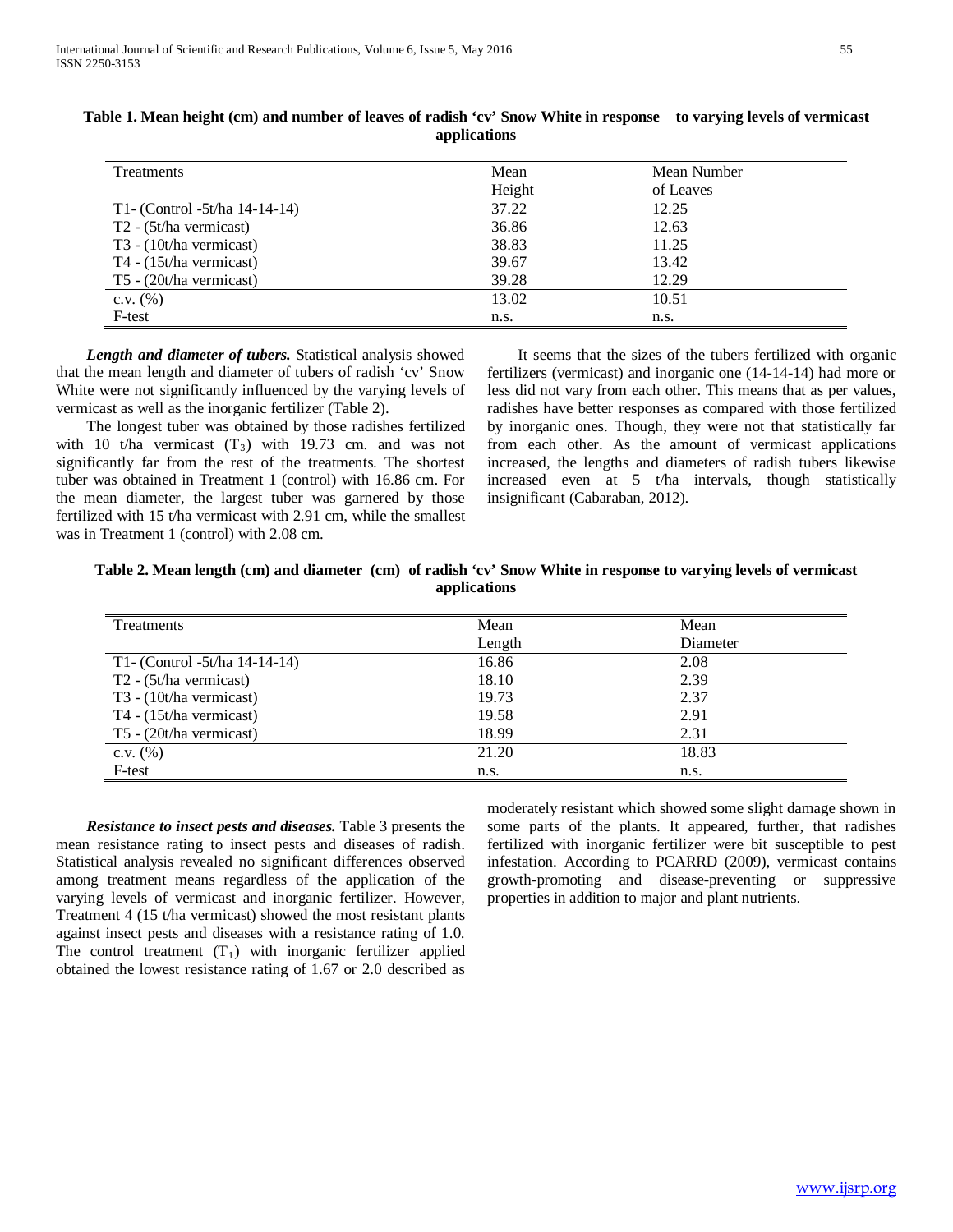| Treatments                          | Mean       |  |
|-------------------------------------|------------|--|
|                                     | resistance |  |
| T1- (Control -5t/ha 14-14-14)       | 1.67       |  |
| T <sub>2</sub> - (5t/ha vermicast)  | 1.50       |  |
| T <sub>3</sub> - (10t/ha vermicast) | 1.53       |  |
| T4 - $(15t/ha$ vermicast)           | 1.00       |  |
| T5 - $(20t/ha$ vermicast)           | 1.11       |  |
| c.v. $(\% )$                        | 20.75      |  |
| Level of significance               | n.s.       |  |

**Table 3. Mean resistance to insect pests and diseases of radish 'cv' Snow White in response to varying levels of vermicast applications**

*Rating scale: 1 – no damage of pests and diseases (resistant),*

 *2 – slight damage shown in some parts of plants (moderately resistant)* 

 *3- moderate damage shown in most parts of plants (susceptible)*

 *Plot yield and total tuber yield*. The plot yield and total tuber yield are shown in Table 5 These yield components were significantly affected by the varying levels of vermicast and inorganic fertilizer applications. Statistical analysis showed that there were significant differences observed among treatment means.

 For the plot yield, Treatment 4 (15t/ha) obtained the highest with 1.32 kg in 0.36 sq.m. plot. It was, however, significantly far from those in Treatments  $T_3$ ,  $T_5$  and  $T_1$  with 1.21, 1.14 and 1.11 kg, respectively. The lowest was obtained by Treatment 2 (5 t/ha vermicast) with only 0.87 kg.

 For the total tuber yield per hectare, still Treatment 4 (15 t/ha vermicast) garnered the highest yield with 10.15 t/ha and was not significantly different from  $T_3$ ,  $T_5$  and  $T_1$  with 9.35, 8.82 and 8.58 t/ha, respectively. The lowest was likewise obtained by Treatment 2 (5 t/ha vermicast) with 6.74 t/ha.

 With higher values already obtained in the previous parameters, radishes in Treatment 4 gave good results in its yield. According to Namalata (2012) vermicompost/ vermicast provides vital macronutrients (N, P2O5, K2O, Ca and Mg) and micronutrients Fe, Mn, Zn and Cu.

 Vermicast is a pure organic fertilizer or soil enhancer produced from crop residues and animal manure through the action of earthworms, vermi (African Night Crawler). It contains plant growth-promoting and disease-preventing properties in addition to major and minor plant nutrients. Basically, enhance soil fertility and ensure environment friendly production. Good for vegetable & agronomic plants, ornamentals and fruit crops. (http://mboard.pcarrd.dost. gov.ph/forum/ viewtopic.php?id=11385).

 Vermicast (biohumus) is a natural organic fertilizer. It is a natural means for recultivation of the soil. Vermicast is capable to bring back to life degraded fields and significantly increase fertility of soil. It is widely used for preparation of natural soil mixes. Research has shown that by incorporating Vermicast into crop or plant growth production it can significantly increase yields and has also shown disease suppressive qualities. (http:// www.earthworm.co.za/nutricast/nutricast-information/).

 Vermicast is a biologically active mount and abundance of beneficial bacteria, enzymes and nutrient as well remnants of plant material that were not digested by the earthworm (PUVEP, 2008).

# **Table 5. Mean plot yield (kg) and total yield (tons/ha) of radish 'cv' Snow White in response to varying levels of vermicast applications**

| <b>Treatments</b>                   | Plot           | Total           |
|-------------------------------------|----------------|-----------------|
|                                     | Yield          | Yield           |
| T1- (Control -5t/ha 14-14-14)       | $1.11^{ab}$    | $8.58^{ab}$     |
| $T2 - (5t/ha)$ vermicast)           | $0.87^{\rm b}$ | $6.74^{b}$      |
| T <sub>3</sub> - (10t/ha vermicast) | $1.21^{ab}$    | $9.35^{ab}$     |
| T4 - (15t/ha vermicast)             | $1.32^{a}$     | $10.15^{\rm a}$ |
| T5 - (20t/ha vermicast)             | $1.14^{ab}$    | $8.82^{ab}$     |
| $C.V.$ $(\%)$                       | 12.05          | 12.00           |
| Level of significance               | $\ast$         | $\ast$          |

*Means of same column followed by common letters are not significantly different at 5% using Tukey Test.*